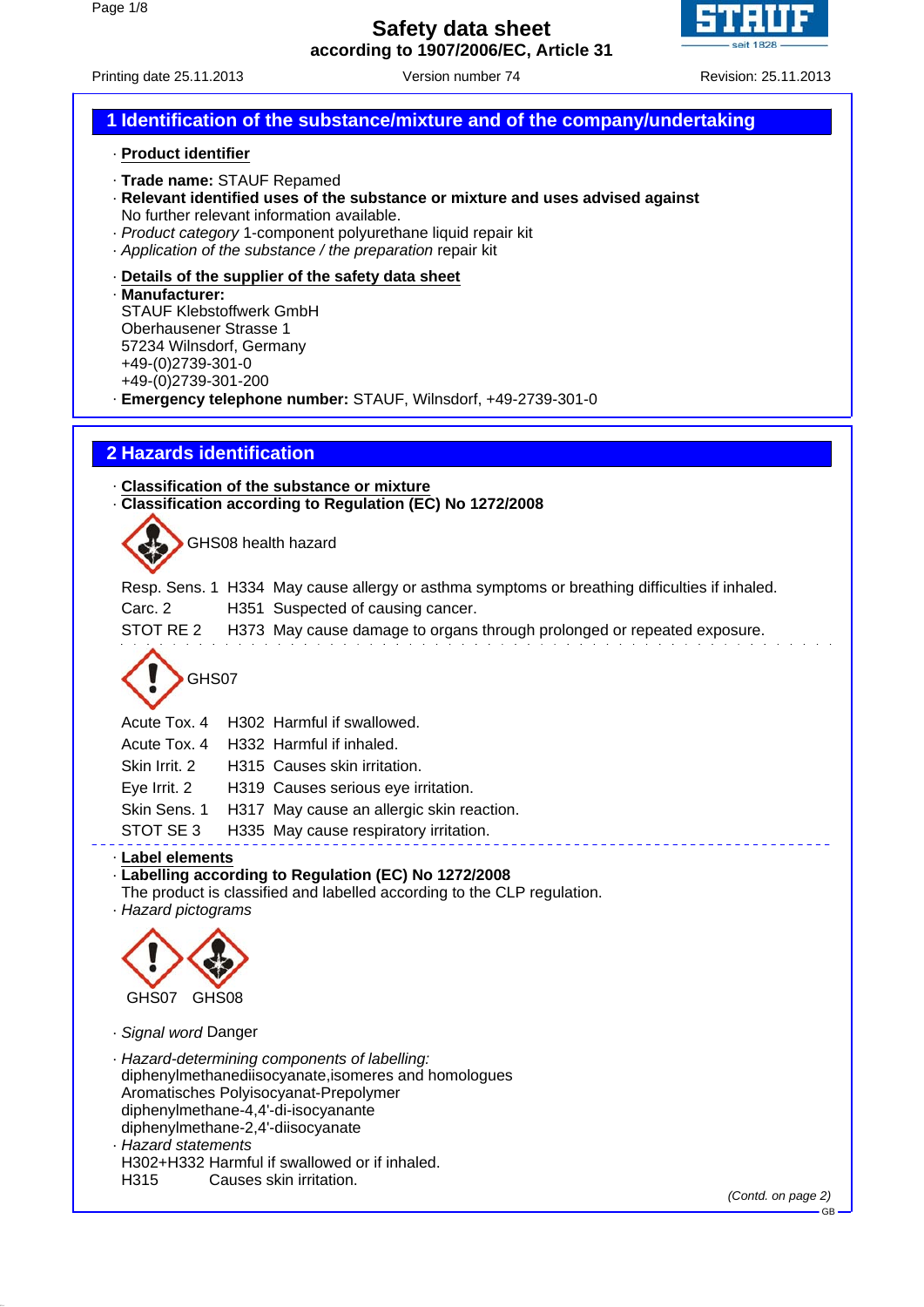

Printing date 25.11.2013 Version number 74 Revision: 25.11.2013

**Trade name:** STAUF Repamed

|                  | (Contd. of page 1)                                                                         |
|------------------|--------------------------------------------------------------------------------------------|
| H319             | Causes serious eye irritation.                                                             |
| H334             | May cause allergy or asthma symptoms or breathing difficulties if inhaled.                 |
| H317             | May cause an allergic skin reaction.                                                       |
| H <sub>351</sub> | Suspected of causing cancer.                                                               |
| H335             | May cause respiratory irritation.                                                          |
| H373             | May cause damage to organs through prolonged or repeated exposure.                         |
|                  | · Precautionary statements                                                                 |
| P <sub>101</sub> | If medical advice is needed, have product container or label at hand.                      |
| P <sub>102</sub> | Keep out of reach of children.                                                             |
| P <sub>103</sub> | Read label before use.                                                                     |
| P <sub>260</sub> | Do not breathe dust/fume/gas/mist/vapours/spray.                                           |
| P280             | Wear protective gloves/protective clothing/eye protection/face protection.                 |
| P <sub>285</sub> | In case of inadequate ventilation wear respiratory protection.                             |
|                  | P305+P351+P338 IF IN EYES: Rinse cautiously with water for several minutes. Remove contact |
|                  | lenses, if present and easy to do. Continue rinsing.                                       |
| P403+P233        | Store in a well-ventilated place. Keep container tightly closed.                           |
| P <sub>501</sub> | Dispose of contents/container in accordance with local/regional/national/                  |
|                  | international regulations.                                                                 |
|                  | · Additional information:                                                                  |
|                  | Contains isocyanates. May produce an allergic reaction.                                    |

· **Other hazards**

- · **Results of PBT and vPvB assessment**
- · *PBT:* Not applicable.
- · *vPvB:* Not applicable.

### **3 Composition/information on ingredients**

#### · **Chemical characterization: Mixtures**

· **Description:** Mixture of substances listed below with nonhazardous additions.

| · Dangerous components: |                                                                                                                                                                                     |              |
|-------------------------|-------------------------------------------------------------------------------------------------------------------------------------------------------------------------------------|--------------|
| CAS: 9016-87-9          | diphenylmethanediisocyanate, isomeres and homologues<br>Resp. Sens. 1, H334<br>Acute Tox. 4, H332; Skin Irrit. 2, H315; Eye Irrit. 2, H319; Skin Sens. 1,<br>H317; STOT SE 3, H335  | 10-25%       |
| CAS: 101-68-8           | diphenylmethane-4,4'-di-isocyanante<br>EINECS: 202-966-0 Resp. Sens. 1, H334<br>Acute Tox. 4, H332; Skin Irrit. 2, H315; Eye Irrit. 2, H319; Skin Sens. 1,<br>H317; STOT SE 3, H335 | 10-25%       |
| CAS: 5873-54-1          | diphenylmethane-2,4'-diisocyanate<br>EINECS: 227-534-9 Resp. Sens. 1, H334<br>Acute Tox. 4, H332; Skin Irrit. 2, H315; Eye Irrit. 2, H319; Skin Sens. 1,<br>H317; STOT SE 3, H335   | 10-25%       |
| CAS: 67815-87-6         | Aromatisches Polyisocyanat-Prepolymer<br>Resp. Sens. 1, H334<br><b>Skin Sens. 1, H317</b>                                                                                           | 2.5-10%      |
| CAS: 2536-05-2          | diphenylmethane-2,2'-diisocyanate<br>EINECS: 219-799-4 Resp. Sens. 1, H334<br>Acute Tox. 4, H332; Skin Irrit. 2, H315; Eye Irrit. 2, H319; Skin Sens. 1,<br>H317; STOT SE 3, H335   | $\leq 2.5\%$ |

*(Contd. on page 3)*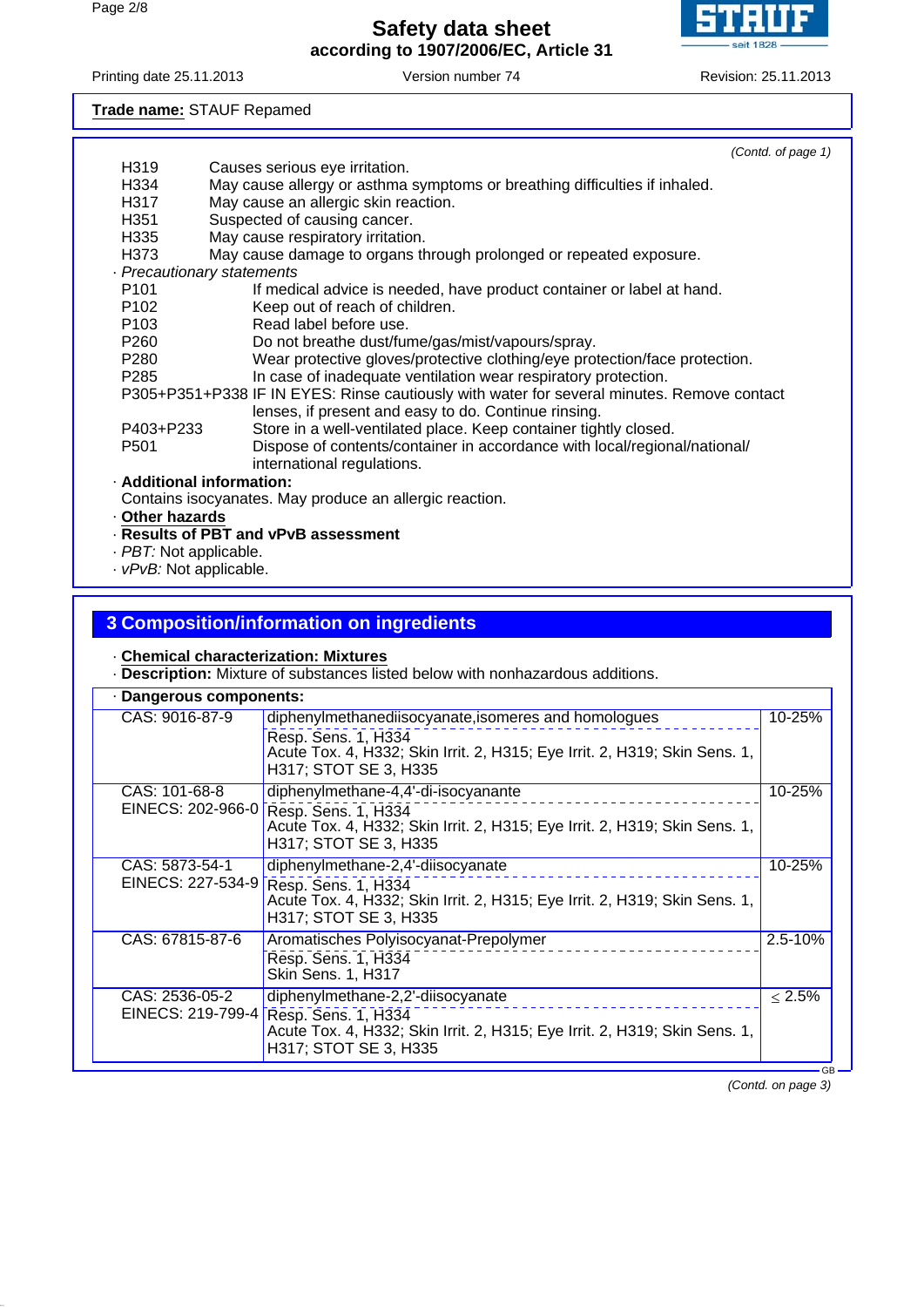

Printing date 25.11.2013 Version number 74 Revision: 25.11.2013

**Trade name:** STAUF Repamed

*(Contd. of page 2)*

### **4 First aid measures**

- · **Description of first aid measures**
- · **General information:**

Symptoms of poisoning may even occur after several hours; therefore medical observation for at least 48 hours after the accident.

· **After inhalation:**

Supply fresh air and to be sure call for a doctor.

- In case of unconsciousness place patient stably in side position for transportation.
- · **After skin contact:**

If skin irritation continues, consult a doctor.

Immediately wash with water and soap and rinse thoroughly.

- · **After eye contact:** Rinse opened eye for several minutes under running water. Then consult a doctor.
- · **After swallowing:** Do not induce vomiting; call for medical help immediately.
- · **Information for doctor:**
- · *Most important symptoms and effects, both acute and delayed* Breathing difficulty
- · *Hazards* Danger of impaired breathing.
- · *Indication of any immediate medical attention and special treatment needed* No further relevant information available.

## **5 Firefighting measures**

- · **Extinguishing media**
- · **Suitable extinguishing agents:** CO2, powder or water spray. Fight larger fires with water spray or alcohol resistant foam.
- · **Special hazards arising from the substance or mixture** Burning releases carbon monoxide, carbon dioxide, oxides of nitrogen, isocyanate vapors and traces of hydrogen cyanide. In the event of fire and/or explosion do not breathe fumes.

· **Advice for firefighters**

- · **Protective equipment:**
- Wear fully protective suit.

Wear self-contained respiratory protective device.

### **6 Accidental release measures**

- · **Personal precautions, protective equipment and emergency procedures** Wear protective equipment. Keep unprotected persons away. Ensure adequate ventilation Wear protective clothing. · **Environmental precautions:** Do not allow product to reach sewage system or any water course. Inform respective authorities in case of seepage into water course or sewage system. Do not allow to enter sewers/ surface or ground water. · **Methods and material for containment and cleaning up:** Absorb with liquid-binding material (sand, diatomite, acid binders, universal binders, sawdust). Dispose contaminated material as waste according to item 13. Ensure adequate ventilation. · **Reference to other sections** See Section 7 for information on safe handling. See Section 8 for information on personal protection equipment.
	- See Section 13 for disposal information.

 GB *(Contd. on page 4)*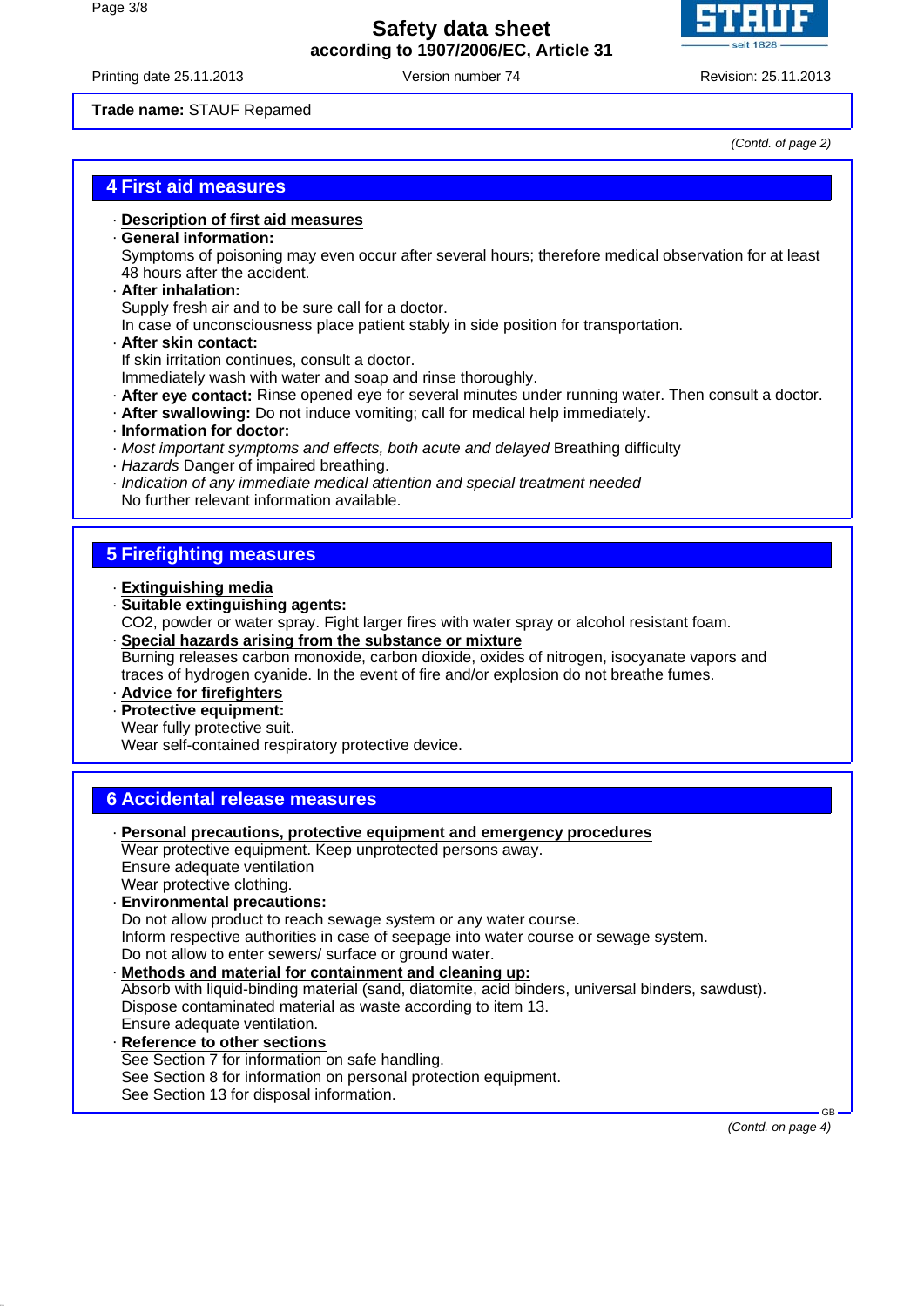

Printing date 25.11.2013 Version number 74 Revision: 25.11.2013

#### **Trade name:** STAUF Repamed

*(Contd. of page 3)*

## **7 Handling and storage**

#### · **Handling:**

- · **Precautions for safe handling**
	- Ensure good ventilation/exhaustion at the workplace.
- Prevent formation of aerosols.
- Use only in well ventilated areas.
- Avoid contact with the eyes.
- · **Information about fire and explosion protection:** No special measures required.

#### · **Conditions for safe storage, including any incompatibilities**

- · **Storage:**
- · *Requirements to be met by storerooms and receptacles:* No special requirements.
- · *Information about storage in one common storage facility:* Not required.
- · *Further information about storage conditions:*
- Store in dry conditions.

Keep container tightly sealed.

· **Specific end use(s)** No further relevant information available.

#### **8 Exposure controls/personal protection**

· **Additional information about design of technical facilities:** No further data; see item 7.

#### · **Control parameters**

| · Ingredients with limit values that require monitoring at the workplace:                                                                                                                                                                                                                                                                                                                                                                                                                                                                         |                            |
|---------------------------------------------------------------------------------------------------------------------------------------------------------------------------------------------------------------------------------------------------------------------------------------------------------------------------------------------------------------------------------------------------------------------------------------------------------------------------------------------------------------------------------------------------|----------------------------|
| 9016-87-9 diphenylmethanediisocyanate, isomeres and homologues                                                                                                                                                                                                                                                                                                                                                                                                                                                                                    |                            |
| WEL Short-term value: 0.07 mg/m <sup>3</sup><br>Long-term value: 0.02 mg/m <sup>3</sup><br>Sen; as -NCO                                                                                                                                                                                                                                                                                                                                                                                                                                           |                            |
| 101-68-8 diphenylmethane-4,4'-di-isocyanante                                                                                                                                                                                                                                                                                                                                                                                                                                                                                                      |                            |
| WEL Short-term value: 0.07 mg/m <sup>3</sup><br>Long-term value: 0.02 mg/m <sup>3</sup><br>Sen; as -NCO                                                                                                                                                                                                                                                                                                                                                                                                                                           |                            |
| 5873-54-1 diphenylmethane-2,4'-diisocyanate                                                                                                                                                                                                                                                                                                                                                                                                                                                                                                       |                            |
| WEL Short-term value: 0.07 mg/m <sup>3</sup><br>Long-term value: 0.02 mg/m <sup>3</sup><br>Sen; as -NCO                                                                                                                                                                                                                                                                                                                                                                                                                                           |                            |
| 2536-05-2 diphenylmethane-2,2'-diisocyanate                                                                                                                                                                                                                                                                                                                                                                                                                                                                                                       |                            |
| WEL Short-term value: 0.07 mg/m <sup>3</sup><br>Long-term value: 0.02 mg/m <sup>3</sup><br>Sen: as -NCO                                                                                                                                                                                                                                                                                                                                                                                                                                           |                            |
| Additional information: The lists valid during the making were used as basis.                                                                                                                                                                                                                                                                                                                                                                                                                                                                     |                            |
| <b>Exposure controls</b><br>· Personal protective equipment:<br>General protective and hygienic measures:<br>Keep away from foodstuffs, beverages and feed.<br>Immediately remove all soiled and contaminated clothing<br>Wash hands before breaks and at the end of work.<br>Avoid contact with the eyes and skin.<br>· Respiratory protection:<br>Not necessary if room is well-ventilated.<br>Use suitable respiratory protective device in case of insufficient ventilation.<br>· Protection of hands:<br>Material of gloves Butyl rubber, BR |                            |
|                                                                                                                                                                                                                                                                                                                                                                                                                                                                                                                                                   | (Contd. on page 5)<br>- GB |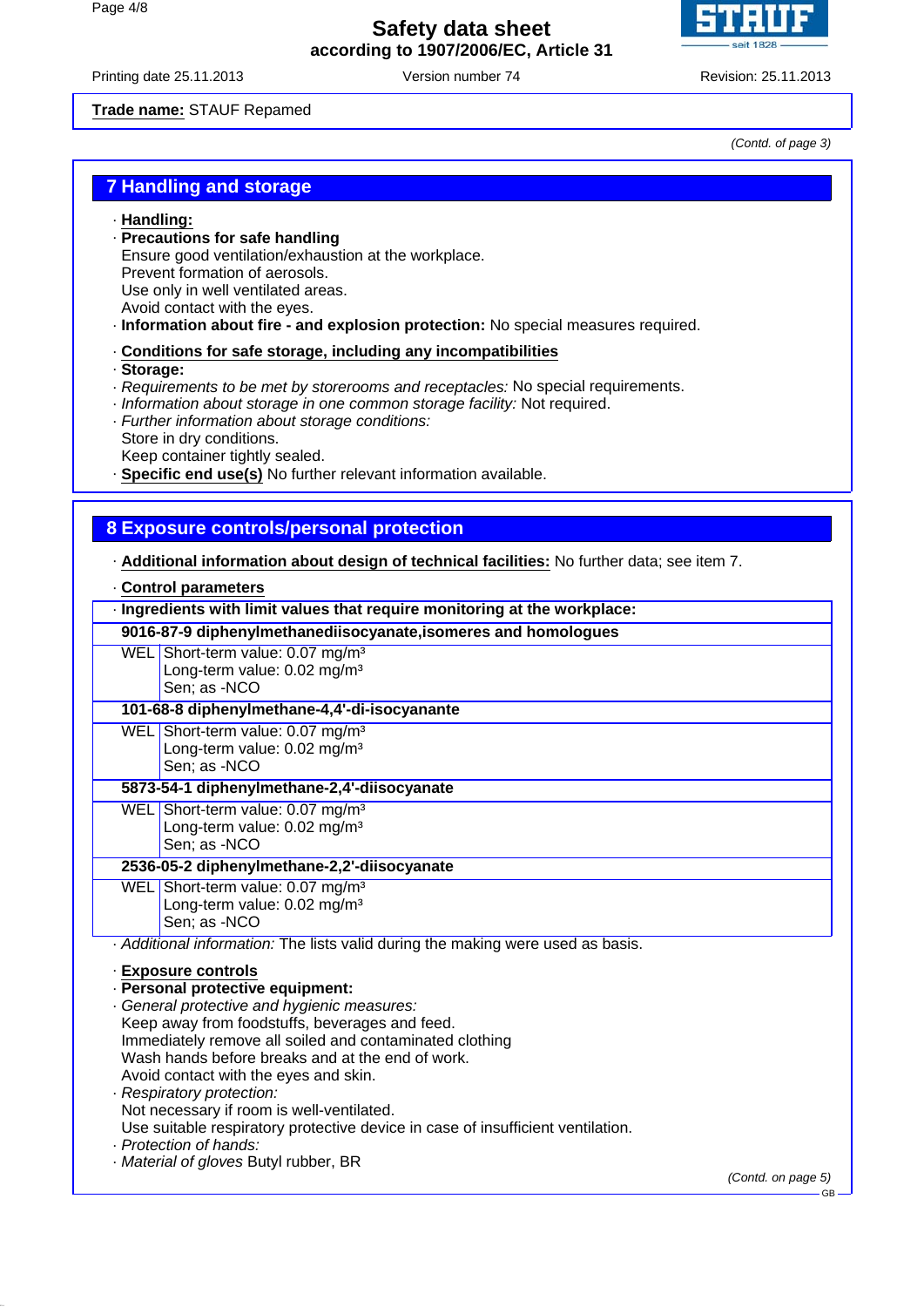

Printing date 25.11.2013 Version number 74 Revision: 25.11.2013

| Trade name: STAUF Repamed                                                                              |                                                                                   |                    |
|--------------------------------------------------------------------------------------------------------|-----------------------------------------------------------------------------------|--------------------|
| · Eye protection:<br>Face protection                                                                   |                                                                                   | (Contd. of page 4) |
| Tightly sealed goggles                                                                                 |                                                                                   |                    |
| · Body protection: Protective work clothing                                                            |                                                                                   |                    |
| 9 Physical and chemical properties                                                                     |                                                                                   |                    |
| · Information on basic physical and chemical properties<br><b>General Information</b><br>· Appearance: |                                                                                   |                    |
| Form:<br>Colour:<br>· Odour:<br>· Odour threshold:                                                     | Fluid<br>Amber coloured<br>Characteristic<br>Not determined.                      |                    |
| · pH-value:                                                                                            | Not determined.                                                                   |                    |
| . Change in condition<br>Melting point/Melting range:<br>Boiling point/Boiling range:                  | Undetermined.<br>208 °C                                                           |                    |
| · Flash point:                                                                                         | 201 °C                                                                            |                    |
| · Flammability (solid, gaseous):                                                                       | Not applicable.                                                                   |                    |
| · Ignition temperature:                                                                                | 330 °C                                                                            |                    |
| · Decomposition temperature:                                                                           | Not determined.                                                                   |                    |
| · Self-igniting:                                                                                       | Product is not selfigniting.                                                      |                    |
| · Danger of explosion:                                                                                 | Product does not present an explosion hazard.                                     |                    |
| · Explosion limits:<br>Lower:<br>Upper:                                                                | 0.4 Vol %<br>Not determined.                                                      |                    |
| · Vapour pressure at 20 °C:                                                                            | 11 <sub>hPa</sub>                                                                 |                    |
| · Density at 20 °C:<br>· Relative density<br>· Vapour density<br>· Evaporation rate                    | $1.14$ g/cm <sup>3</sup><br>Not determined.<br>Not determined.<br>Not determined. |                    |
| · Solubility in / Miscibility with<br>water:                                                           | Not miscible or difficult to mix.                                                 |                    |
| · Partition coefficient (n-octanol/water): Not determined.                                             |                                                                                   |                    |
| · Viscosity:<br>Dynamic at 20 °C:<br>Kinematic:                                                        | 1300 mPas<br>Not determined.                                                      |                    |
| · Solvent content:<br>Organic solvents:<br><b>VOC EU</b>                                               | 0.0%<br>0.00%                                                                     |                    |
| Solids content:<br>Other information                                                                   | 22.9%<br>No further relevant information available.                               | <b>GB</b>          |

*(Contd. on page 6)*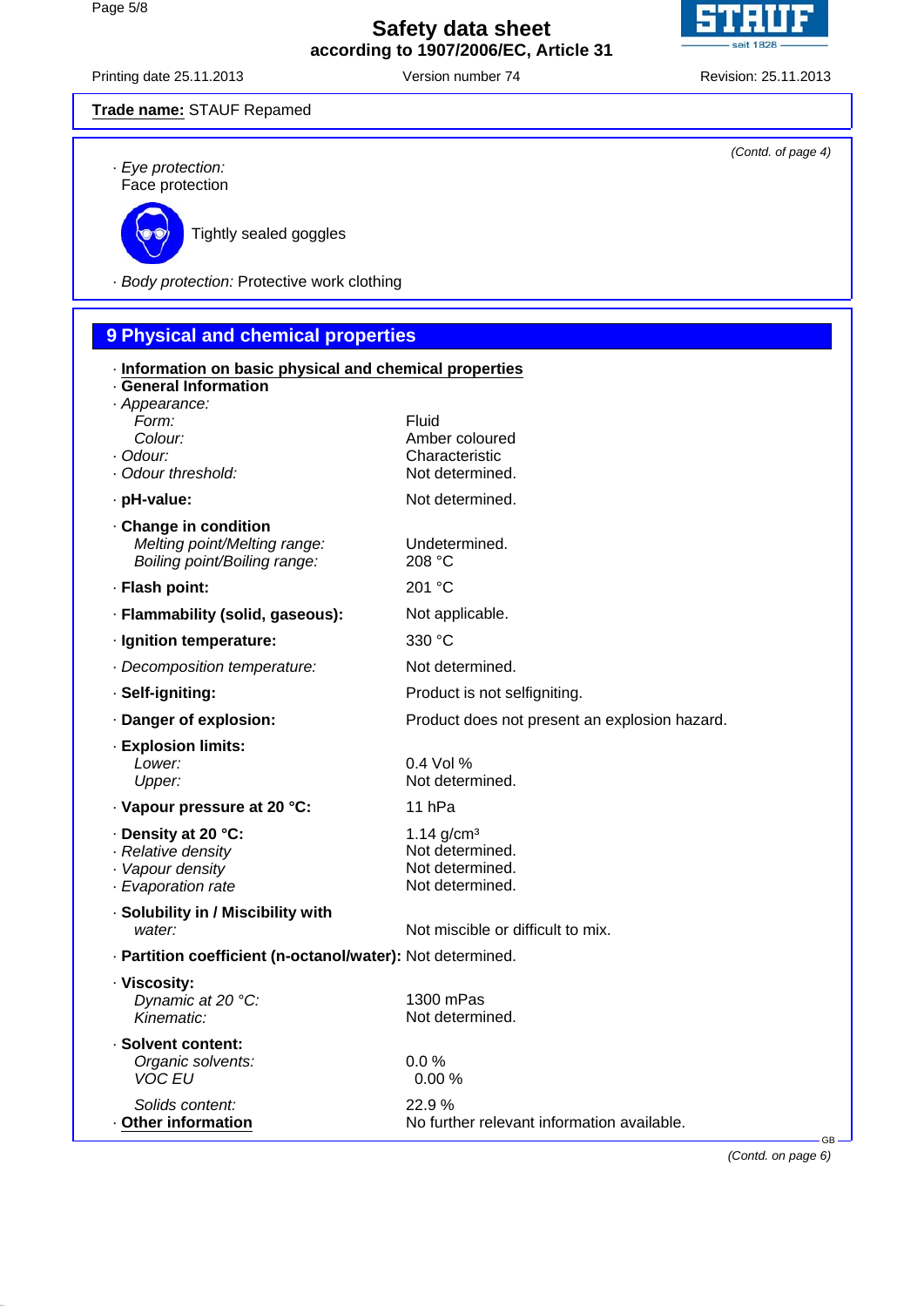

Printing date 25.11.2013 Version number 74 Revision: 25.11.2013

**Trade name:** STAUF Repamed

*(Contd. of page 5)*

GB

# **10 Stability and reactivity**

- · **Reactivity**
- · **Chemical stability**
- · *Thermal decomposition / conditions to be avoided:*
- No decomposition if used according to specifications.
- · **Possibility of hazardous reactions** Exothermic reaction with amines and alcohols; reacts with water forming CO2; in closed containers, risk of bursting owing to increase of pressure.
- · **Conditions to avoid** No further relevant information available.
- · **Incompatible materials:** No further relevant information available.
- · **Hazardous decomposition products:** No dangerous decomposition products known.

|                                                                                      | <b>11 Toxicological information</b>                            |                                                                 |  |
|--------------------------------------------------------------------------------------|----------------------------------------------------------------|-----------------------------------------------------------------|--|
| · Information on toxicological effects<br>- Acute toxicity:                          |                                                                |                                                                 |  |
|                                                                                      | LD/LC50 values relevant for classification:                    |                                                                 |  |
|                                                                                      | 9016-87-9 diphenylmethanediisocyanate, isomeres and homologues |                                                                 |  |
| Oral                                                                                 | LD50                                                           | $>$ 2000 mg/kg (Ratte)                                          |  |
| Dermal                                                                               | LD50                                                           | > 9400 mg/kg (rab) (OECD- Prüfrichtlinie 402)                   |  |
|                                                                                      |                                                                | Inhalative LC50/48 h 490 mg/l (Ratte) (als Aerosol, Exposition) |  |
| 101-68-8 diphenylmethane-4,4'-di-isocyanante                                         |                                                                |                                                                 |  |
| Oral                                                                                 | LD50                                                           | > 2000 mg/kg (Ratte) (Richtlinie 84/449/EWG, B.1)               |  |
| Dermal                                                                               | LD50                                                           | >9400 mg/kg (rab) (OECD- Prüfrichtlinie 402)                    |  |
| 5873-54-1 diphenylmethane-2,4'-diisocyanate                                          |                                                                |                                                                 |  |
| Oral                                                                                 | <b>LD50</b>                                                    | > 2000 mg/kg (Ratte) (Richtlinie 84/449/EWG, B.1)               |  |
| Dermal                                                                               | LD50                                                           | > 9400 mg/kg (rab) (OECD- Prüfrichtlinie 402)                   |  |
| 67815-87-6 Aromatisches Polyisocyanat-Prepolymer                                     |                                                                |                                                                 |  |
| Oral                                                                                 | LD50                                                           | $\geq$ 5000 mg/kg (Ratte) (OECD- Prüfrichtlinie 423)            |  |
| 2536-05-2 diphenylmethane-2,2'-diisocyanate                                          |                                                                |                                                                 |  |
| Oral                                                                                 | LD50                                                           | > 2000 mg/kg (Ratte) (Richtlinie 84/449/EWG, B.1)               |  |
| Dermal                                                                               | LD <sub>50</sub>                                               | > 9400 mg/kg (rab) (OECD- Prüfrichtlinie 402)                   |  |
| · Primary irritant effect:                                                           |                                                                |                                                                 |  |
| on the skin: Irritant to skin and mucous membranes.<br>on the ever Irritating effect |                                                                |                                                                 |  |

- · *on the eye:* Irritating effect.
- · *Sensitization:*

Sensitization possible through inhalation.

Sensitization possible through skin contact.

- · *CMR effects (carcinogenity, mutagenicity and toxicity for reproduction)*
- Carc. 2

| <b>12 Ecological information</b>    |  |
|-------------------------------------|--|
| $\cdot$ Toxicity                    |  |
| A consideration of a set of the co- |  |

| <b>Aquatic toxicity:</b>                                       |                                                                 |                   |
|----------------------------------------------------------------|-----------------------------------------------------------------|-------------------|
| 9016-87-9 diphenylmethanediisocyanate, isomeres and homologues |                                                                 |                   |
| EC50                                                           | >1000 mg/l (Daphnia magna Wasserfloh) (OECD-Prüfrichtlinie 202) |                   |
| LC0                                                            | >1000 mg/l (Fisch) (96h)                                        |                   |
|                                                                |                                                                 | (Contd. on page 7 |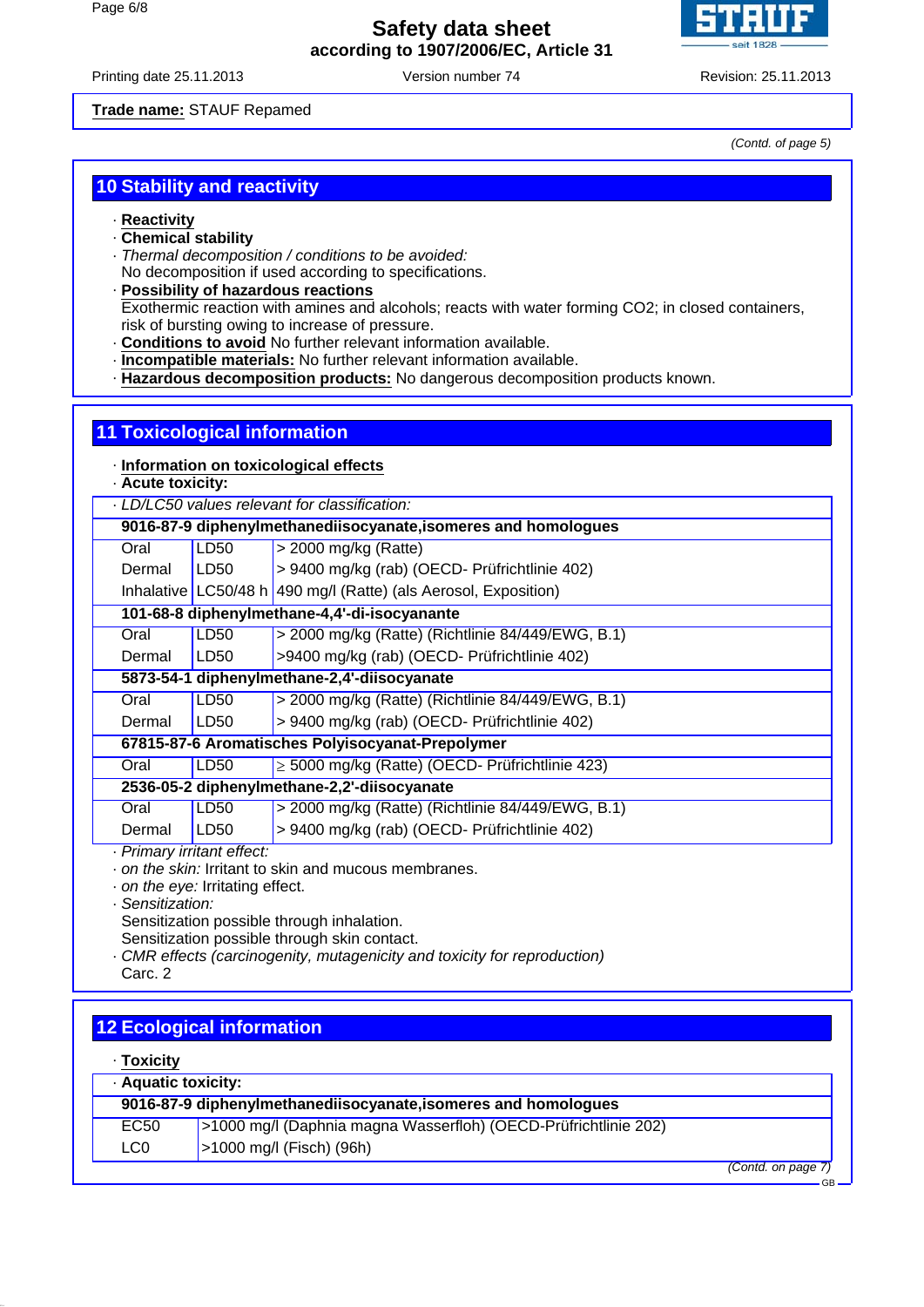Printing date 25.11.2013 Version number 74 Revision: 25.11.2013

**Trade name:** STAUF Repamed *(Contd. of page 6)* **101-68-8 diphenylmethane-4,4'-di-isocyanante** EC50 >1000 mg/l (Daphnia magna Wasserfloh) (OECD- Prüfrichtlinie 202) LC50/ 96h >1000 mg/l (Danio rerio (Zebrabärbling)) (OECD- Prüfrichtlinie 203) NOEC >10 mg/l (Daphnia magna Wasserfloh) (OECD- Prüfrichtlinie 202 (Fortpflanzung)) · **Persistence and degradability** No further relevant information available. · **Behaviour in environmental systems:** · **Bioaccumulative potential** No further relevant information available. · **Mobility in soil** No further relevant information available. · **Additional ecological information:** The product reacts with water at the interface forming CO2 and a solid insoluble product with high melting point (polyurea). This reaction is accelerated by surfactants (e.g. detergents) or by watersoluble solvents. Previous experience shows that polyurea is inert and non-degradable. · **General notes:** Water hazard class 1 (German Regulation) (Self-assessment): slightly hazardous for water Do not allow undiluted product or large quantities of it to reach ground water, water course or sewage system. · **Results of PBT and vPvB assessment** · **PBT:** Not applicable. · **vPvB:** Not applicable. · **Other adverse effects** No further relevant information available. **13 Disposal considerations** · **Waste treatment methods** · **Recommendation** Must not be disposed together with household garbage. Do not allow product to reach sewage system. · **Uncleaned packaging: Recommendation:** Disposal must be made according to official regulations. **14 Transport information** · **UN-Number** · **ADR, ADN, IMDG, IATA** Void · **UN proper shipping name** · **ADR, ADN, IMDG, IATA** Void · **Transport hazard class(es)** · **ADR, ADN, IMDG, IATA** · *Class* Void · **Packing group** · **ADR, IMDG, IATA** Void · **Environmental hazards:** · **Marine pollutant:** No · **Special precautions for user** Not applicable. · **Transport in bulk according to Annex II of MARPOL73/78 and the IBC Code** Not applicable. · **UN "Model Regulation":** - GB

*(Contd. on page 8)*